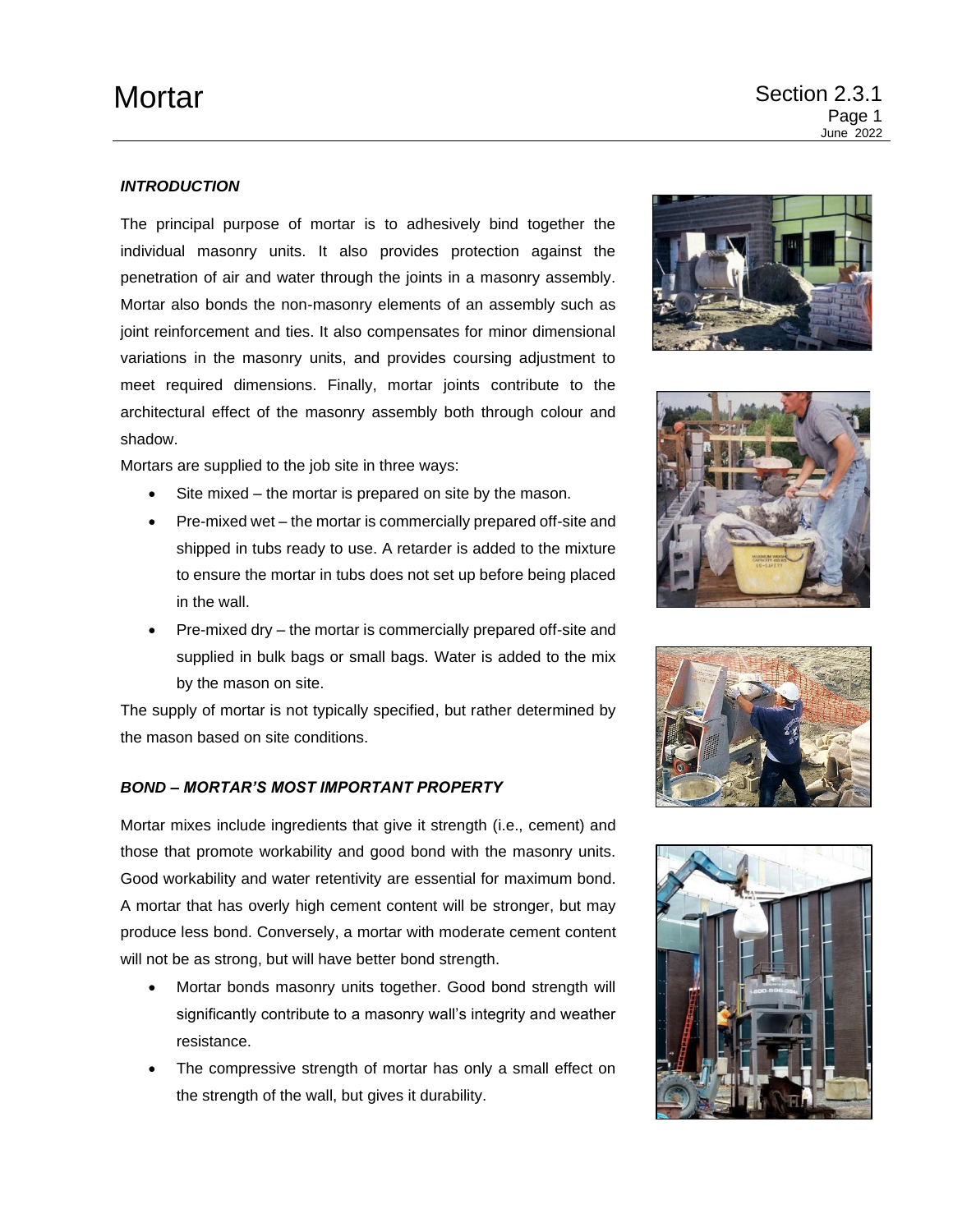A good balance of strength and bond is required. This leads to both good structural performance and weather resistance.

Site inspection of mortar is generally not a significant concern for designers, because the bricklayer and the specifier are both looking for workable, well-proportioned mixes that ensure installation efficiency for the mason, and long-term performance for the designer.

### *MORTAR COLOUR*

From 8-22% of the wall area is taken up with mortar (depending on the unit size), therefore the colour of the mortar can significantly alter the appearance of the wall. Natural gray mortar is the most common and generally the best choice for brick and gray block. It sets off the brick colour nicely and is the most economical. In general, if a brick mortar colour is used it matches the brick in a lighter tone. Coloured mortars are usually specified for coloured block to solidify the colour impact and to simplify cleaning after construction.

## *SPECIFYING MORTAR*

CSA A179-14 Mortar and Grout for Unit Masonry covers raw materials, mortar types, mixing process and mortar specifications. Mortar types within CSA A179-14 are designated by the letters "S" or "N": Type S is typically used for both structural and veneer masonry, while Type N can also be used for veneer masonry construction. There are also Type O and K mortars that have proportions that are suitable for some restoration projects. Mortar specification can be made either through the Proportion or Property method. The Proportion method is used for site-mixed mortar and is based on the respective volumes of sand and cementitious materials. The Property method is based upon compressive strength tests of mortar cubes, and is typically only used for pre-mixed mortar (also see Section 3.1 – Masonry Standards Commentary).

*Typical spec: Mortar to: CSA A179-14 Type S, mortar for structural and veneer masonry Proportion specification shall apply to field mixed mortar; Property specification shall apply to mortar manufactured offsite*

Ancient Egyptian mortars were made from burned gypsum and sand while later development in mortar technology utilized a combination of lime and sand. These mortars developed their strength slowly (through a process of carbonation). Since about 1900, Portland cement has been incorporated into mortar to provide more rapid strength development. Modern mortar is composed of either cement and lime or masonry/mortar cements, plus masonry sand, water, and possibly some admixtures.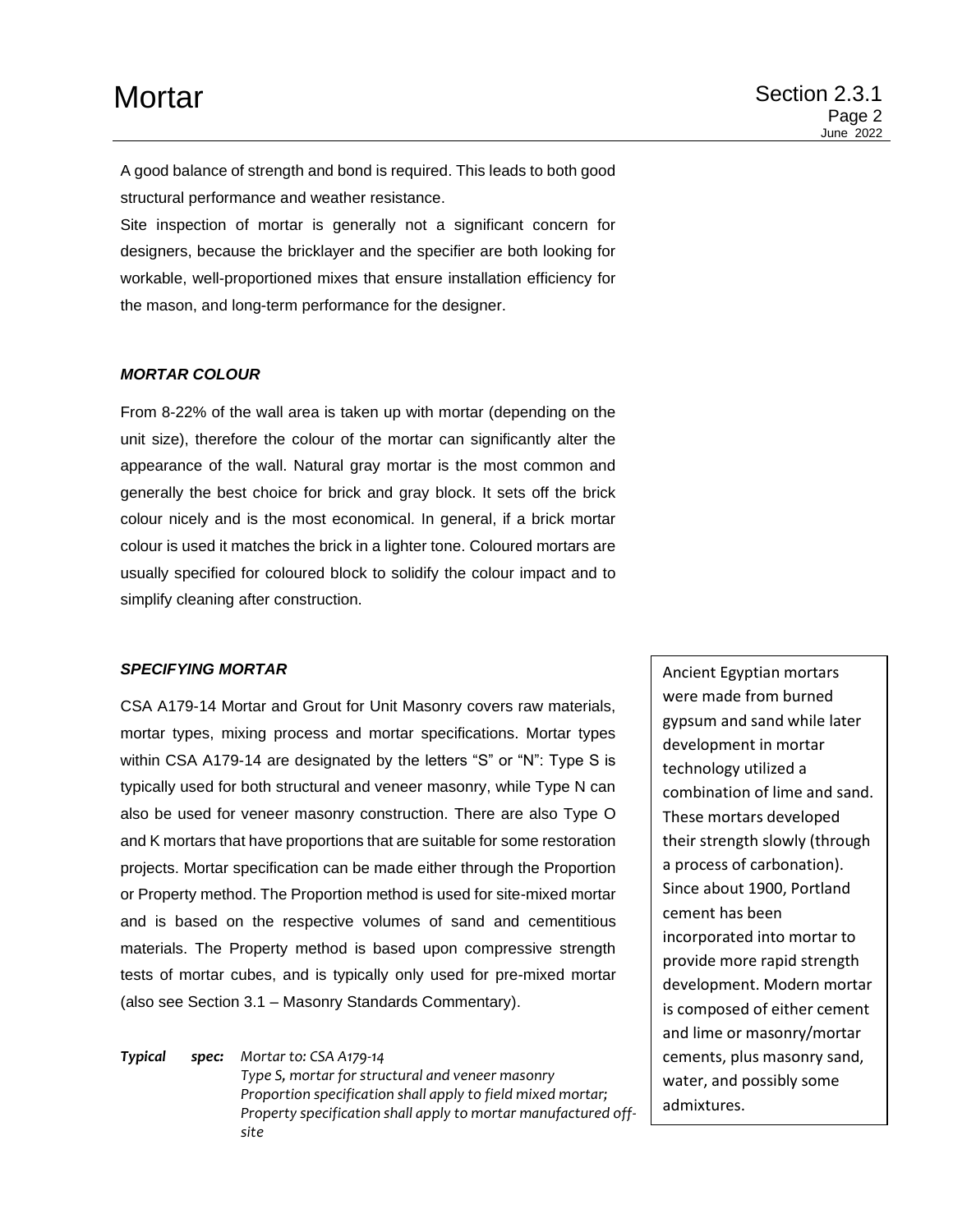# *JOINT PROFILES*

The mortar joint profile has an impact on water resistance. It also has a significant effect on appearance. Ranked by their effectiveness (highest to lowest) to resist penetration of water, common joint types are:

# **1. Concave Joint**

Concave tooling of the mortar joint compacts the mortar properly against the units. A dense, smooth surface is formed that sheds water effectively. This type of joint is very effective in resisting rain penetration and therefore is recommended for use in walls exposed to wind driven rain.

## **2. Weathered Joint**

Although less effective than the concave tooled joint, the weathered or weather joint can be acceptable as a water resistant mortar joint as it is somewhat compacted and sheds the rain.

## **3. Flush Joint**

The troweling of a flush joint forms an uncompacted joint with a possible hairline crack where the mortar is pulled away from the unit. Flush joints are not be recommended as being rain resistant mortar joints and should only be used on walls that are to receive additional finishes.

## **4. Raked Joint**

The raked joint may or may not be compacted and it provides a ledge where rain water will settle and possibly enter the wall. It is therefore not recommended as a rain resistant mortar joint and should not be used on walls exposed to weather.

Note: Because raked joints do not weather well, the use of scored block (which require the use of a raked joint) is not recommended for exposed walls.